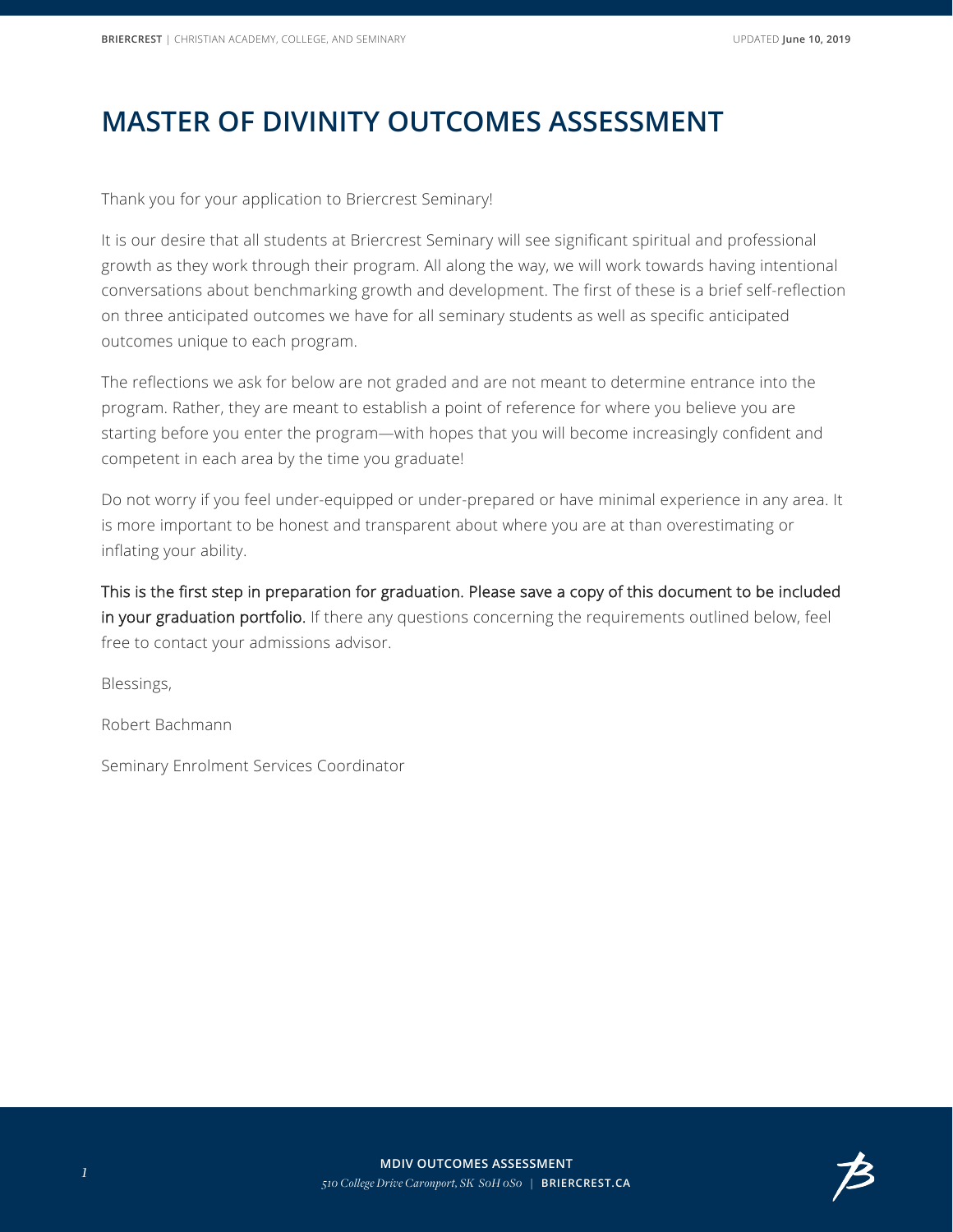## **SEMINARY OUTCOMES**

*I.* Reflect on your current confidence and ability to articulate an evangelical theology that arises out of scripture and finds expression in all areas of life and ministry.

Choose a score from  $1-10$  (1 being low, 10 being high).  $1$ 

 $\left| \cdot \right|$ 

Provide a brief statement on why you selected this rating (max. 300 words).

*II.* Reflect on your preparedness for serving the local church and its global mission.

Choose a score from 1–10 (1 being low, 10 being high). 1

 $\vert \cdot \vert$ 

Provide a brief statement on why you selected this rating (max. 300 words).

*III.* Reflect on your maturity as a disciple of Jesus by focusing on the fruit as may be presentable and identified by others who know you.

Choose a score from 1–10 (1 being low, 10 being high). 1



Provide a brief statement on why you selected this rating (max. 300 words).